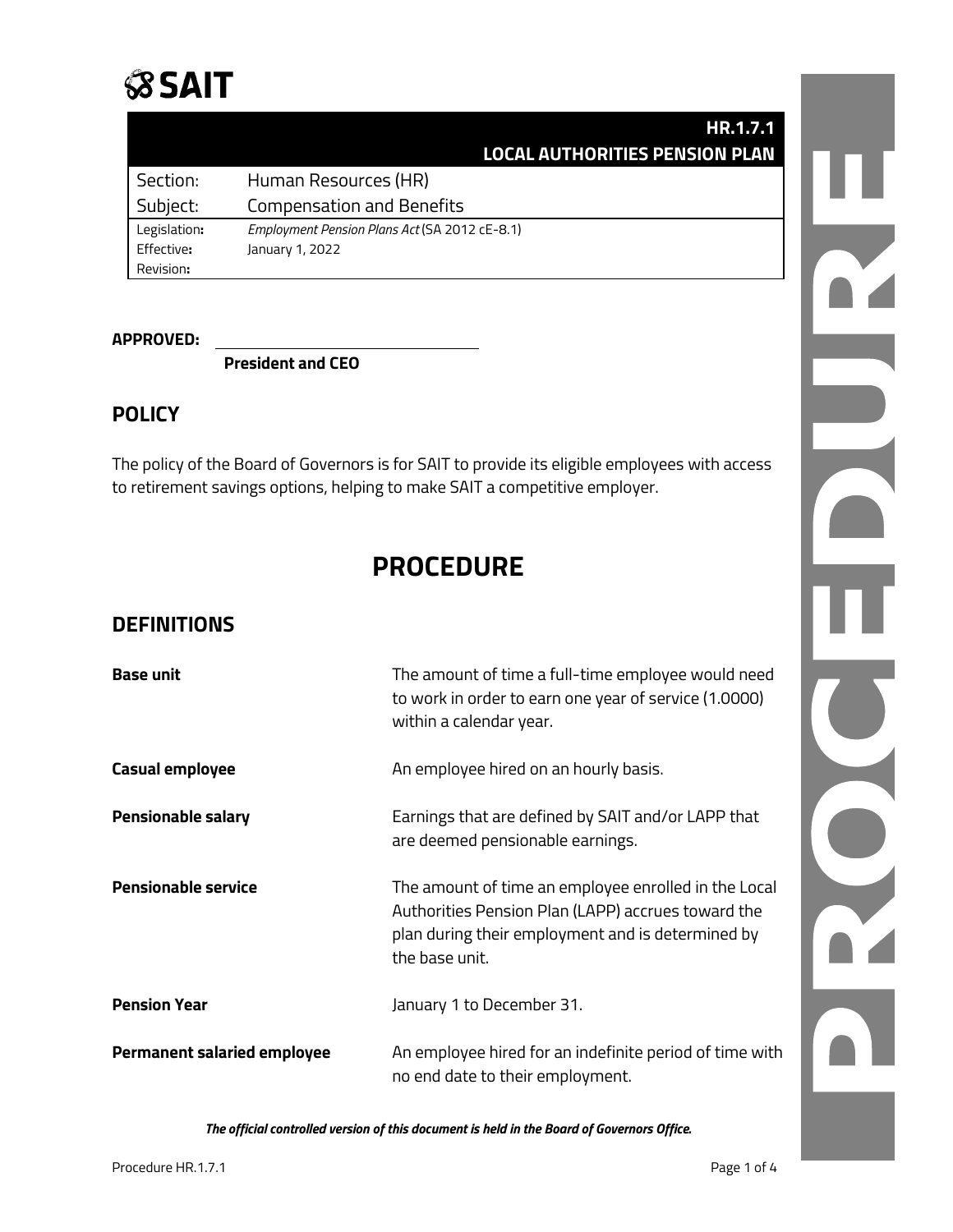# **SSAIT**

| <b>Temporary salaried employee</b> | An employee with a start and end date, and regular<br>scheduled work.                                                                                                                                                                                                                                                                                                                                                                                                                                                                                                                                       |
|------------------------------------|-------------------------------------------------------------------------------------------------------------------------------------------------------------------------------------------------------------------------------------------------------------------------------------------------------------------------------------------------------------------------------------------------------------------------------------------------------------------------------------------------------------------------------------------------------------------------------------------------------------|
| Variable pay                       | As per the Local Authorities Pension Plan, it is paid as<br>part of the employer's variable pay program, the terms<br>of which are contained in the employer's pension<br>policy and which forms an ongoing part of the<br>employee's compensation package. It is payable to all<br>employees in the program on an ongoing basis, but<br>only to the extent that it does not exceed 20% of the<br>employee's gross basic remuneration, and provided<br>that the employee did not begin participating in the<br>program in the last 12 months of the employment<br>before a termination of their employment. |

### **GOVERNING PRINCIPLES**

- 1. SAIT believes that a pension plan is a key element in attracting and retaining employees.
- 2. The purpose of this procedure is for SAIT to define eligibility for pension participation for its employees not defined by the Local Authorities Pension Plan (LAPP).
- 3. SAIT does not require a period of probationary service.

### **PROCEDURE**

- **A. Participation in the Local Authorities Pension Plan (LAPP)**
	- 1. An employee is not eligible to participate in the LAPP unless specifically noted in this procedure.
	- 2. Contributions to the LAPP are governed by the LAPP's rules.
	- 3. SAIT does not have class exemptions approved prior to 1994.
	- 4. Compulsory Participation:
		- a) All permanent salaried employees and temporary salaried employees working 14 hours per week or more in their position must participate in the LAPP as of their

*The official controlled version of this document is held in the Board of Governors Office.*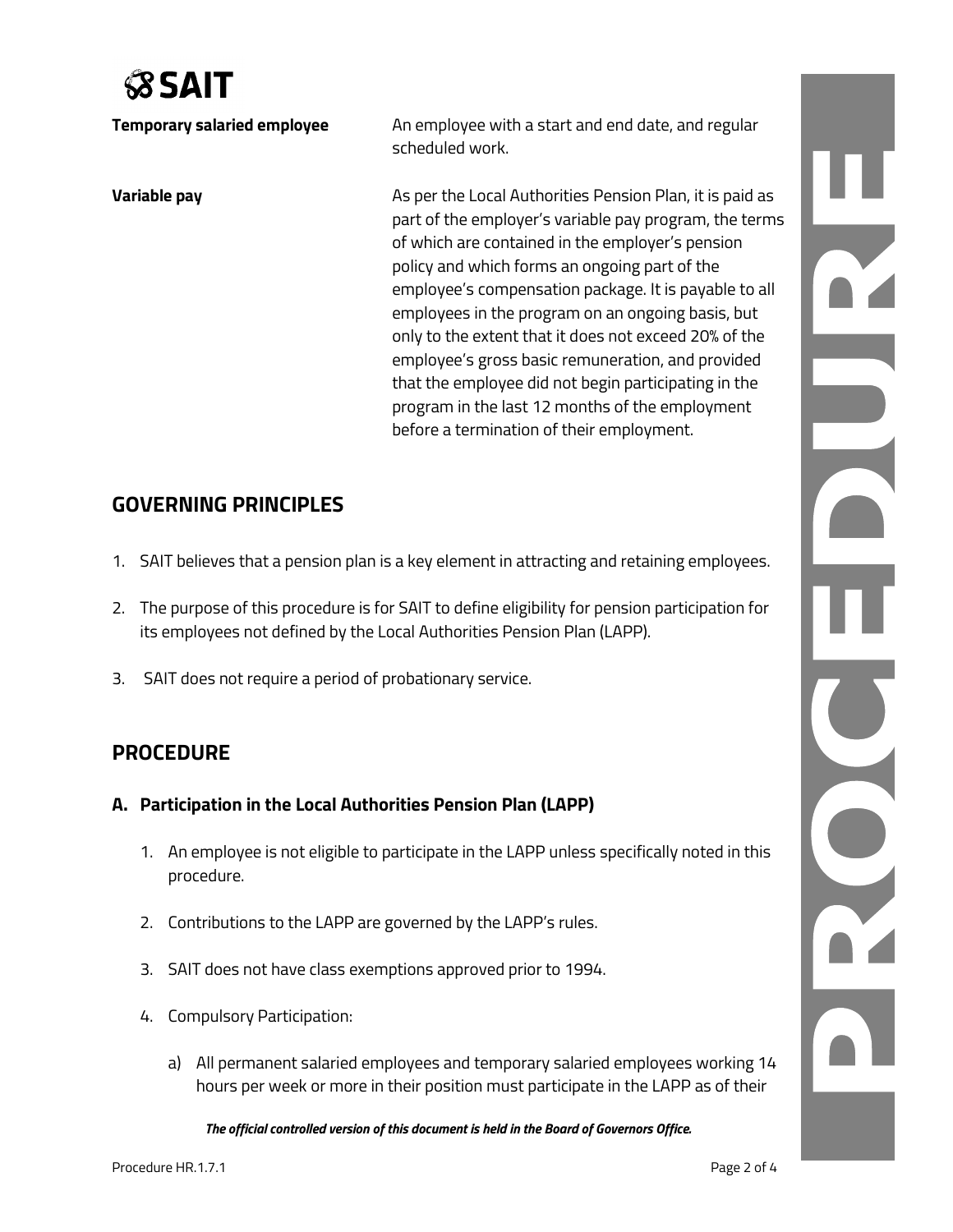

first day of employment, except where the relevant collective agreement allows for choice in participation.

- b) An employee's participation in the LAPP continues unless there is a change in their employment status that would affect eligibility for pension participation (for example, resignation, termination, retirement or moving into an ineligible position).
- 4. Voluntary Participation:
	- a) The following groups are eligible for voluntary participation in LAPP:
		- i) Temporary salaried employees working 14 hours or more per week, where the relevant collective agreement allows for choice in participation.
	- b) An employee who chooses to participate in the LAPP must continue to participate unless there is a change in their employment status that would affect eligibility for pension participation (for example, resignation, termination, retirement or moving into an ineligible position).
	- c) If an employee chooses not to participate in the LAPP, they are ineligible to join the LAPP at any future date unless their participation becomes compulsory due to a change in their employment status (for example, they move to a permanent salaried position).
- 5. The following groups are not eligible to participate:
	- a) Employees who work fewer than 14 hours per week (or 728 hours per year).
	- b) A person in receipt of a LAPP pension in respect of their own pensionable service.
	- c) Individuals who are past their latest pensionable service date (December 30 of the year in which they turn age 71).
	- d) Casual employees are excluded from participating in the LAPP. However, a casual employee who moves to a permanent position at SAIT has the opportunity to buy-back the hours/service of the time they were a casual employee.

#### **B. Calculation of Pensionable Service and Salary**

1. SAIT will calculate and report the base unit to the LAPP as the number of completed working days per months per year.

*The official controlled version of this document is held in the Board of Governors Office.*

PHENICIA

DICITED